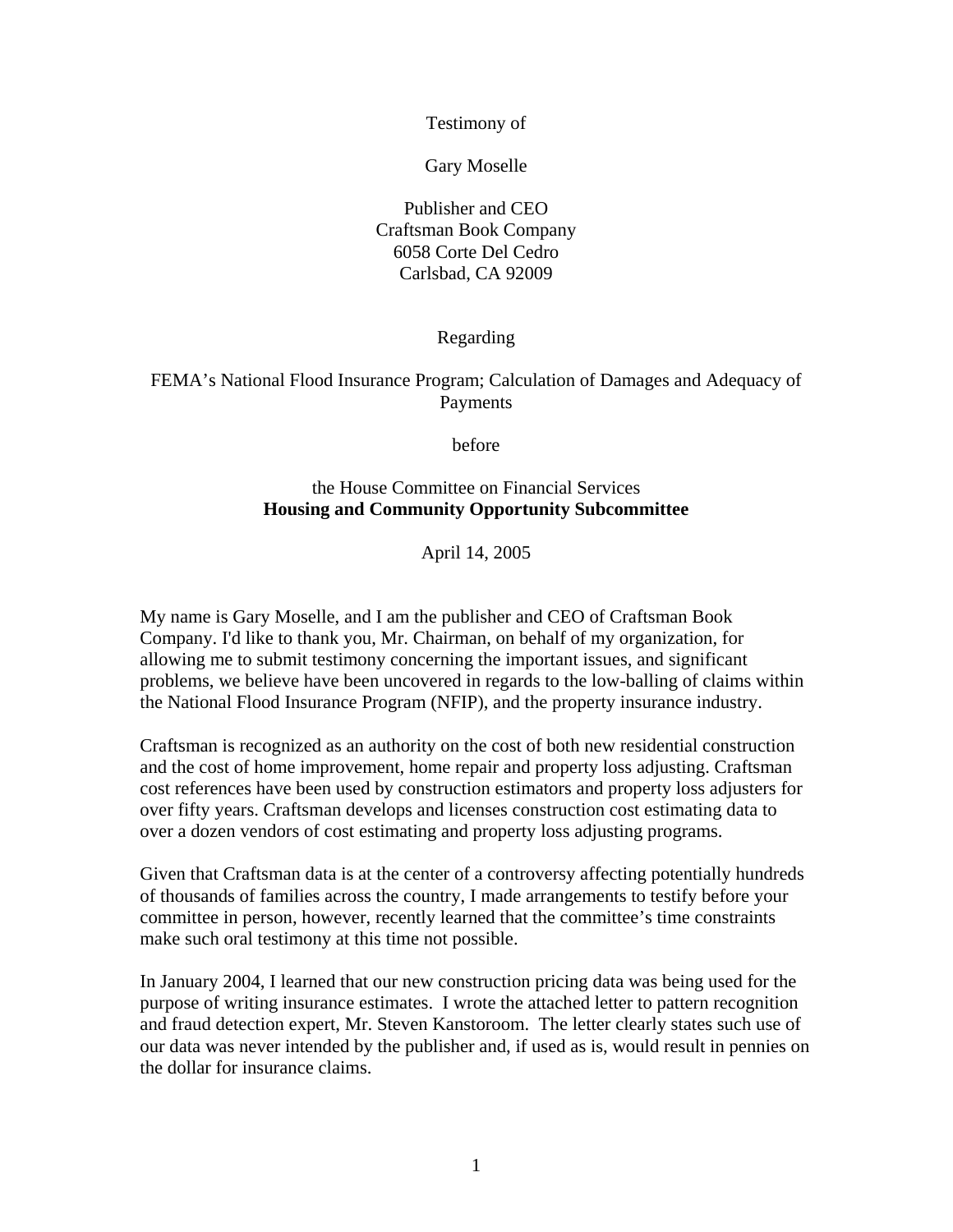I learned Mr. Kanstoroom provided my letter to the Senate Banking, Housing and Urban affairs Committee. I also understand that, in large part based upon my letter, the Senate directed FEMA to conduct an independent review of all Hurricane and Tropical Storm Isabel Flood claims.

Subsequently, I understand FEMA issued a directive on May 7, 2004. The directive instructed adjusters to consider actual repair costs and estimates in addition to computer generated numbers.

The issue is not one of using computer generated pricing in the calculation of insurance estimates, but rather the use of the correct cost book. The fact is the cost of new construction is far less than the cost of repair and renovation – in some case by a factor of fifty times or more. For example, the time required to remove and replace a new plumbing trap in the event the wrong material was used, brass instead of copper for example, could be several minutes. On the other hand, had the pipe been in place twenty years it may well be impossible to remove the pipe without damaging the several components it is connected to, taking an hour or more and requiring several additional parts.

Several excerpts from my letter that ultimately went to the Senate Banking Committee are:

- Costs in the labor column are for normal conditions: experienced craftsman working on reasonably well-planned and managed new construction
- Add 25% to 50% for work done following a major flood
- Estimates in the National Construction Estimator are costs to the installing contractor and do not include the contractor's overhead and profit. Typical markup on repair projects is 25% to 50%.
- If you are using this book as your sole cost authority for contract bids, you're reading more into these pages than the editors intend.
- Construction costs for repair, remodeling and renovation tasks are widely acknowledged in the industry to be higher than similar work on new construction tasks.
- Renovation and insurance repair work involves access, sequence and matching issues uncommon in new construction.

I understand from a number of articles in the public domain that insurance adjusters routinely take the position that they are not permitted to deviate from the electronic book of numbers. One such report was run on WINK TV in Florida on September 13, 2004. For the reasons outlined above, taking such a position will result in a woefully inadequate reimbursement of damages, easily less than fifty percent of the actual repair cost.